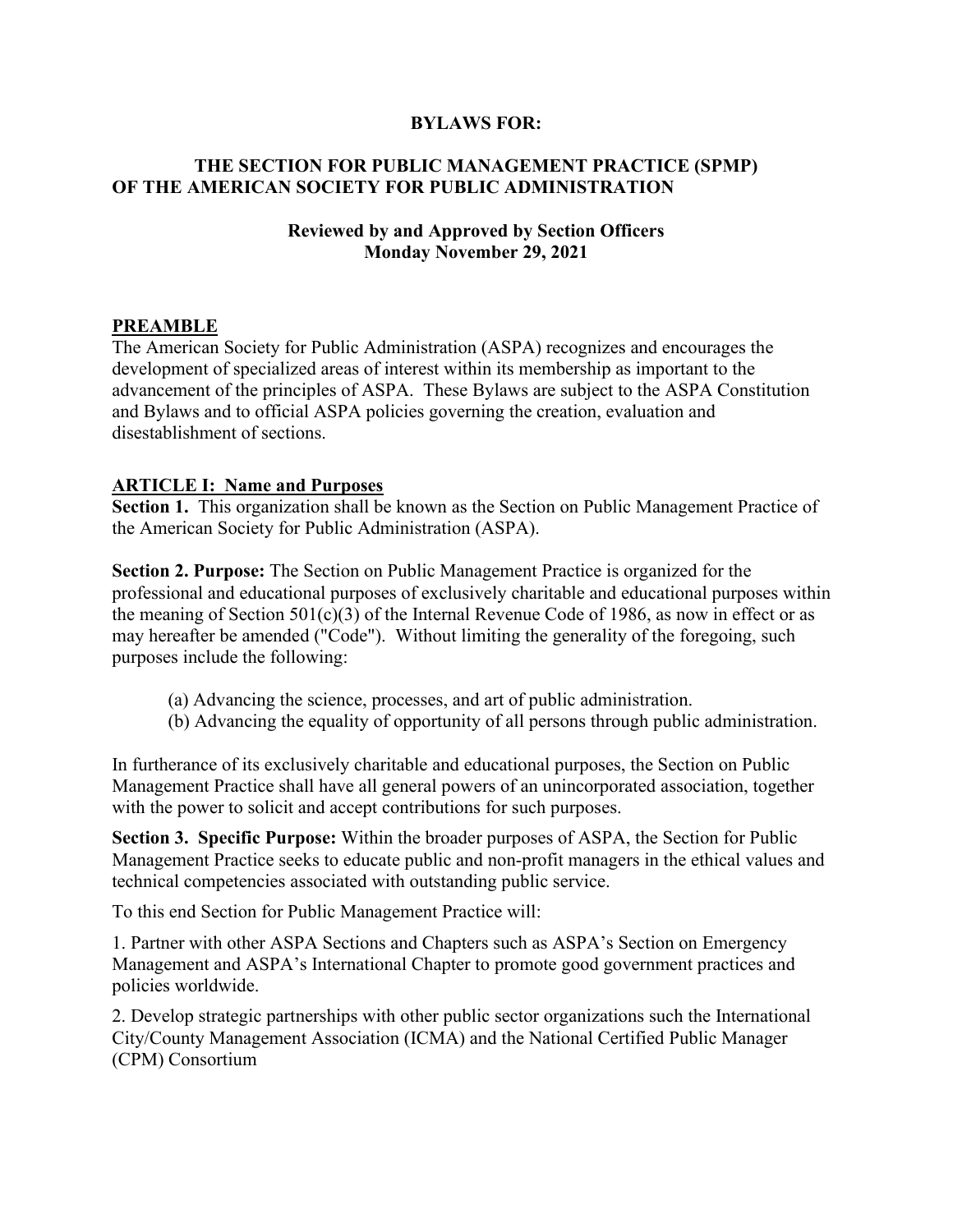3. Find innovative ways to communicate public service best practices through journals such as Good Governance Worldwide which is the official online publication of ASPA's Section for Public Management Practice.

## **ARTICLE II: Activities**

**Section 1.** The Section for Public Management Practice may undertake the following activities: 1. Conduct educational seminars and workshops at the ASPA Annual Conference and other regional public administration events.

2. Continue to develop and promote best practices by publishing outstanding public service articles and reports in Good Governance Worldwide which is the official online journal of ASPA's Section for Public Management Practice

3. Upload outstanding content (i.e., seminars and workshops) to the Section for Public Management Practice website for distribution to Section members.

4. Set up an awards recognition program to provide recognition to outstanding public administration practitioners, faculty and students.

**Section 2.** The Section for Public Management Practice shall prepare and submit to the ASPA National office annual reports which include information on the section financial status and program performance during the previous year, and projected activities and budget for the following year.

### **ARTICLE III: Membership**

**Section 1.** Membership in the Section for Public Management Practice shall be open to all individual members of ASPA who desire active association with the section and who pay the enrollment fee and the annual dues.

**Section 2.** All members shall have the right to vote for elective officers of the section, to receive publications of the section, to participate in all activities of the section, and to receive other benefits and opportunity, if available and as appropriate.

**Section 3. Annual Dues**. Annual dues of the Section for Public Management Practice will be set by the Section's Board, subject to approval by the ASPA National Council, and shall remain in effect until changed.

Annual dues are payable with the annual ASPA dues, though members can add the Section to their membership between renewal periods.

### **ARTICLE IV: Officers and Their Responsibilities**

Section 1. The officers of this Section shall be the Chair, Chair-Elect, and a Secretary/Treasurer. Their duties shall be those customarily performed by such officers.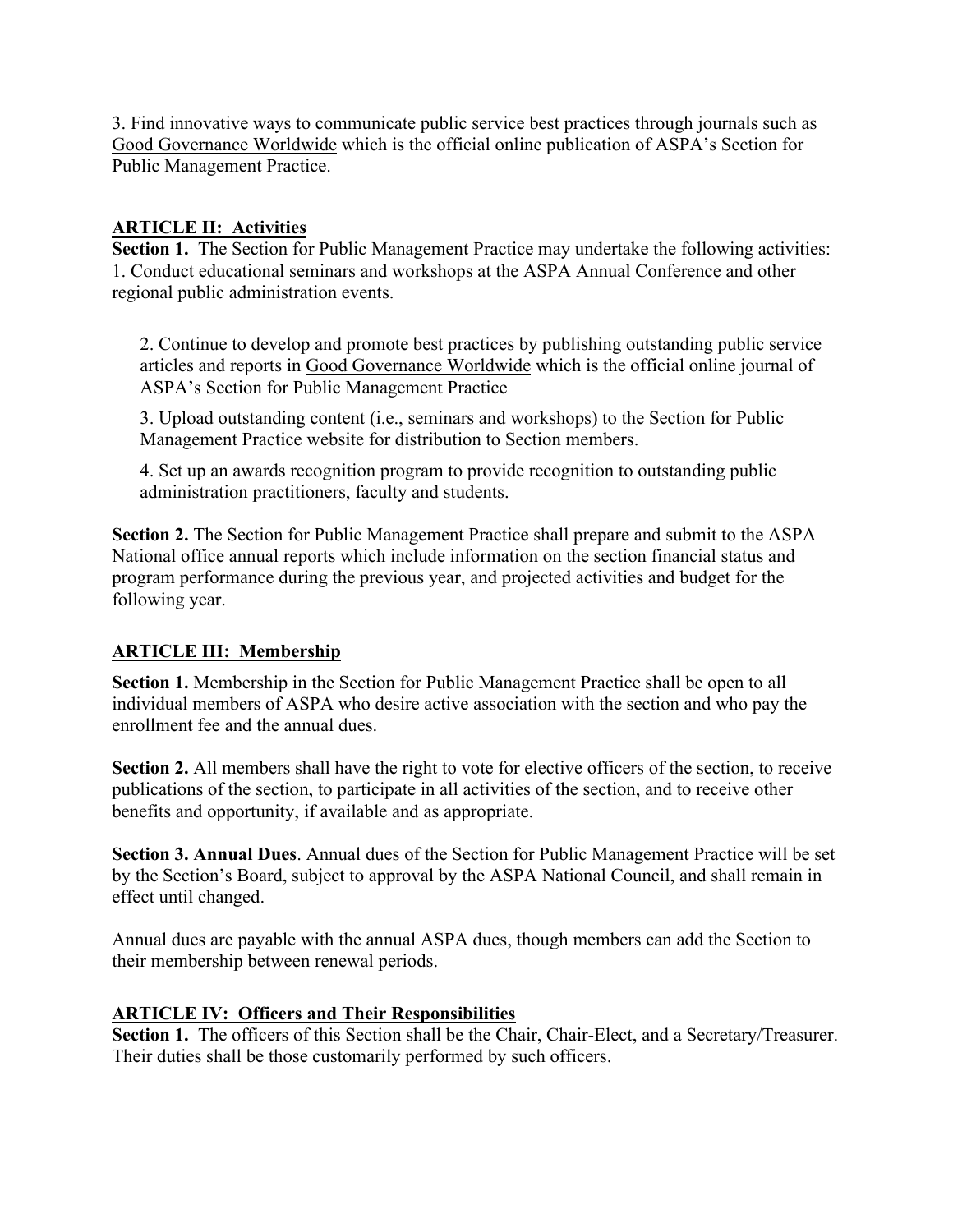**Section 2.** The governing body of the Section shall be the Section Board of Directors (herein "Board"), which shall consist of the Section officers and (3-4) At-Large Board members, to be elected each year for two years. The Board shall supervise and control the affairs of the Section and its actions shall follow the general policies of the Society. The Chair shall serve as presiding officer of the Board.

**Section 3.** The Secretary/Treasurer shall be appointed by the Board and shall serve at its pleasure. The Secretary shall be responsible for preparing and issuing an annual report of activities and finances to all members of the Section.

**Section 4.** Officers and Board members shall serve until their successors are elected or appointed to take office. The Chair shall make interim appointments to fill any vacancies on the Board. Any vacancy in the office of Chair or Chair-Elect shall be filled by an interim appointment of the Board from among its own membership. All interim appointees shall serve until the next regular election.

**Section 5.** The quorum of the Board shall consist of a majority of members including the Chair or Chair-Elect.

**Section 6.** All persons composing the governing body comprising the Board shall be members of the American Society for Public Administration or shall become members within thirty days after election or appointment and shall be Section members in good standing. It is the role of the Section Chair to ensure all Section leaders are current ASPA members. Any leaders who do not renew their membership in a timely fashion will be removed from their position by ASPA staff automatically.

**Section 7. Responsibilities of the Section Board of Directors:** The Section Board of Directors is responsible for the overall performance and functioning of the Section. Decisions shall be taken by majority; in case of a tie the Chair's vote shall prevail. Among its responsibilities will be the following:

- 1. Determining section dues, subject to approval by the ASPA National Council.
- 2. Approving section annual programs and budget.
- 3. Accepting donations, grants and contracts for the Section, subject to ASPA policy regarding this matter.

# **ARTICLE V: Elections**

**Section 1. Eligibility:** Members of the section have the right to vote for, and be nominated to, section Directors' positions. The Chair becomes the past Chair, and the past Chair becomes eligible for nomination to the Board. Chairs shall not serve consecutive terms.

**Section 2. Election Procedures:** The following election procedure shall be followed:

1. The Chair will appoint a Nominating Committee consisting of five (5) members at least four months prior to the annual section meeting.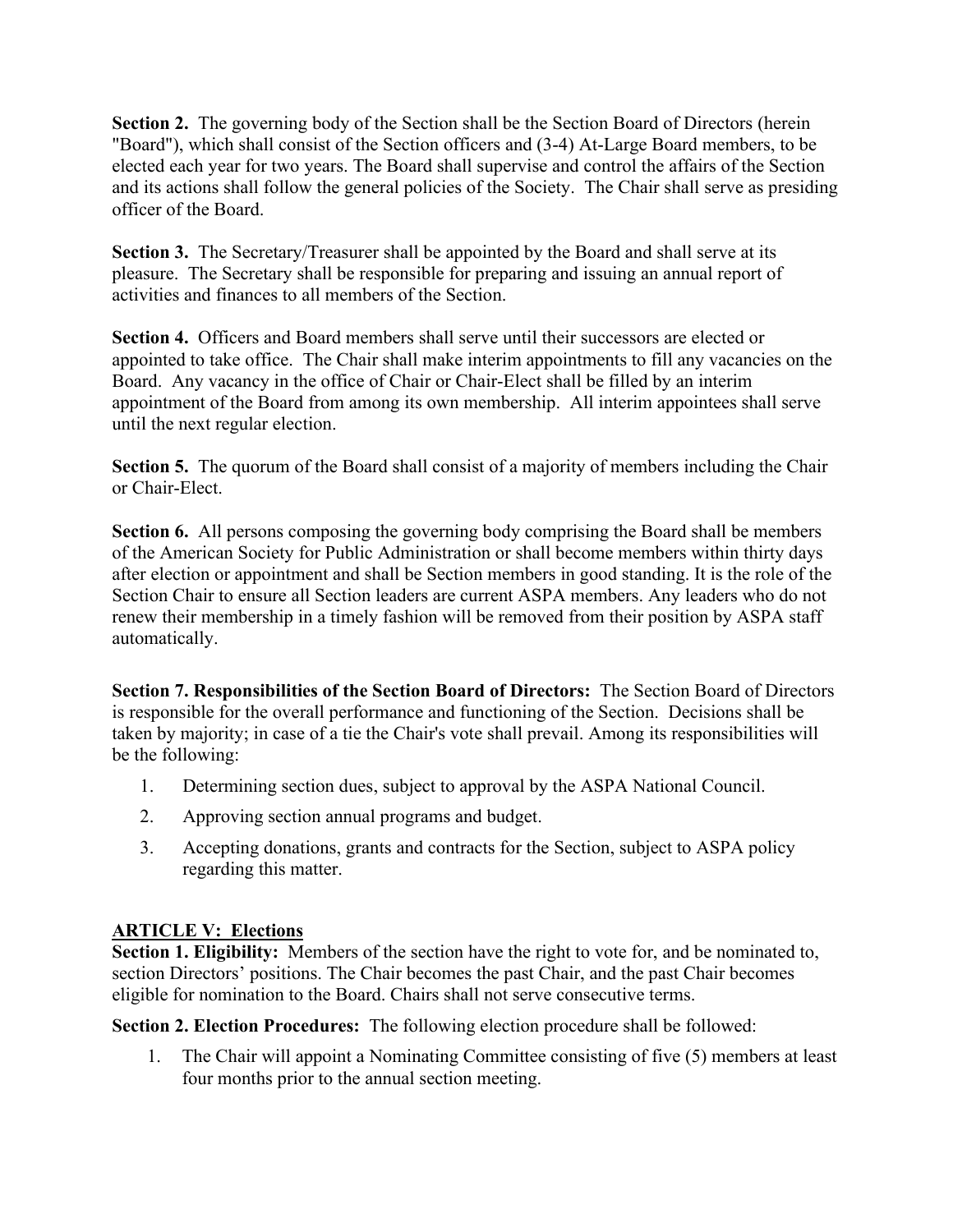- 2. The Nominating Committee shall solicit nominations from the entire membership at least three (3) months prior to the annual section meeting and shall distribute a ballot two months prior to that meeting. The Nominating Committee shall try to obtain at least two (2) nominees for each available seat to be placed on the ballot. In response to the call for nominations, members who submit a petition signed by at least ten (10) members of the section shall automatically be placed on the ballot.
- 3. Ballots will be distributed two months prior to the annual section meeting indicating the deadline for return. Electronic balloting is allowed.
- 4. New officers will be announced at the annual Section meeting.
- 5. Newly elected officers will assume office at the annual section meeting.

### **ARTICLE VI: Finances and Administration**

**Section 1. Fiscal Year:** The fiscal year for Section for Public Management Practice shall be January 1 - December 31.

**Section 2. Accounting Models:** Section for Public Management Practice dues, enrollment fees and other revenues shall be collected and allocated quarterly to Section for Public Management Practice by the ASPA Executive Director. The Section for Public Management Practice will maintain its own financial records, checking and savings accounts, and will be responsible for all financial transactions. In this case, it shall follow such accounting procedures as may be specified by the ASPA's National Office and shall furnish an annual financial report to the ASPA National Office.

If financial or other administrative services are provided by the ASPA National Office, an annual fee will be charged against Section for Public Management Practice to defray the cost of such services; the fee shall be a fixed charge for the service during a specific period of time.

**Section 3. Administration and Support:** Section for Public Management Practice shall be responsible for the administration and support of its programs and activities. A program, budget and work plan shall be prepared and approved by the Section for Public Management Practice Board of Directors every year for the coming year. Section responsibilities could include, but are not limited to, the following:

- 1. Scheduling Section meetings and taking minutes thereof.
- 2. Conducting Section elections.
- 3. Organizing program sessions during ASPA's national conferences.
- 4. Preparing and distributing Section brochures.
- 5. Producing newsletters and publications.
- 6. Planning and executing all workshops.
- 7. Developing and conducting membership campaigns.
- 8. Maintaining meeting and financial records.

The ASPA Executive Director or designated staff shall provide Section for Public Management Practice with periodic membership rosters including e-mail addresses, ASPA staff reports and any other appropriate information.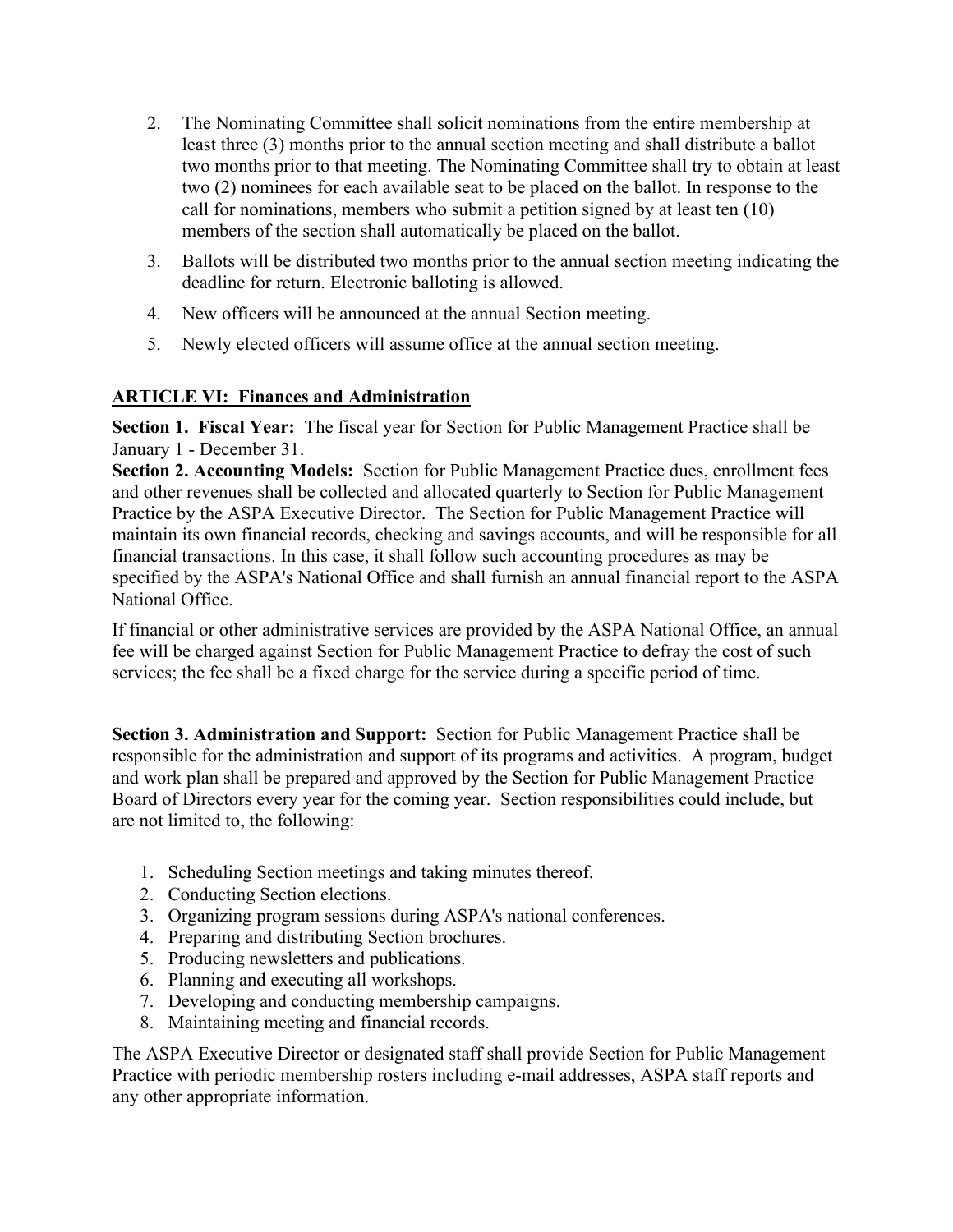In addition, the ASPA Executive Director or designated staff shall organize workshops on section administration and development, and shall provide coordination and linkage between Section for Public Management Practice and other ASPA organizational components.

**Section 4. Purchase of Administrative Services:** Section for Public Management Practice may wish to purchase specific services occasionally from the National Office (such as handling of sale of section publications). Services and their respective costs shall have to be negotiated between the ASPA Executive Director and the Section Chair.

# **ARTICLE VII: Meetings**

**Section 1. Annual Membership Meeting:** The annual membership meeting of Section for Public Management Practice shall be held at each ASPA National conference. At least four (4) weeks' notice shall be given to all Section members. Those members in attendance at the annual membership meeting shall constitute a quorum.

**Section 2. Board of Directors Meetings:** The Board of Directors shall meet at least annually at each national ASPA conference and at other times and places as may be arranged by the Section for Public Management Practice Chair or at the request of two-thirds (2/3) of the Board. Meetings may be held via telephone, email or other technology.

**Section 3. Other Meetings:** The Section Chair or the Board of Directors may call for regional, special or other meetings of Section for Public Management Practice at such times and places as appropriate. At least two (2) weeks' notice shall be given to all Section members. Funding for all such meetings shall be limited to amounts budgeted unless special additional funds are made available from other sources.

### **ARTICLE VIII: Amendments**

**Section 1.** Substantive changes to these Bylaws may be approved by vote of two-thirds (2/3) of Section for Public Management Practice members either in attendance at Section for Public Management Practice annual membership meeting or by distributed ballot (electronic ballot is allowed). Approved changes by Section for Public Management Practice membership shall then be referred to the National Council for final approval. If interim action is required, the Section for Public Management Practice Board may submit amendments to the National Council.

**Section 2.** Clarifying changes which are in accord with policies of the National Council and which the ASPA Executive Director and the Section Chair consider desirable may be made to these Bylaws from time to time without referral to the ASPA National Council. Such changes shall be reported to the Section for Public Management Board within two (2) weeks of completion of the changes and to Section for Public Management Practice members at the next annual membership meeting.

**Section 3.** Consistent with inclusion of this Section in the group federal income tax exemption ruling of the American Society for Public Administration (identified by the Internal Revenue Service as Group Exemption Number 3166), all amendments to the Section Bylaws which may